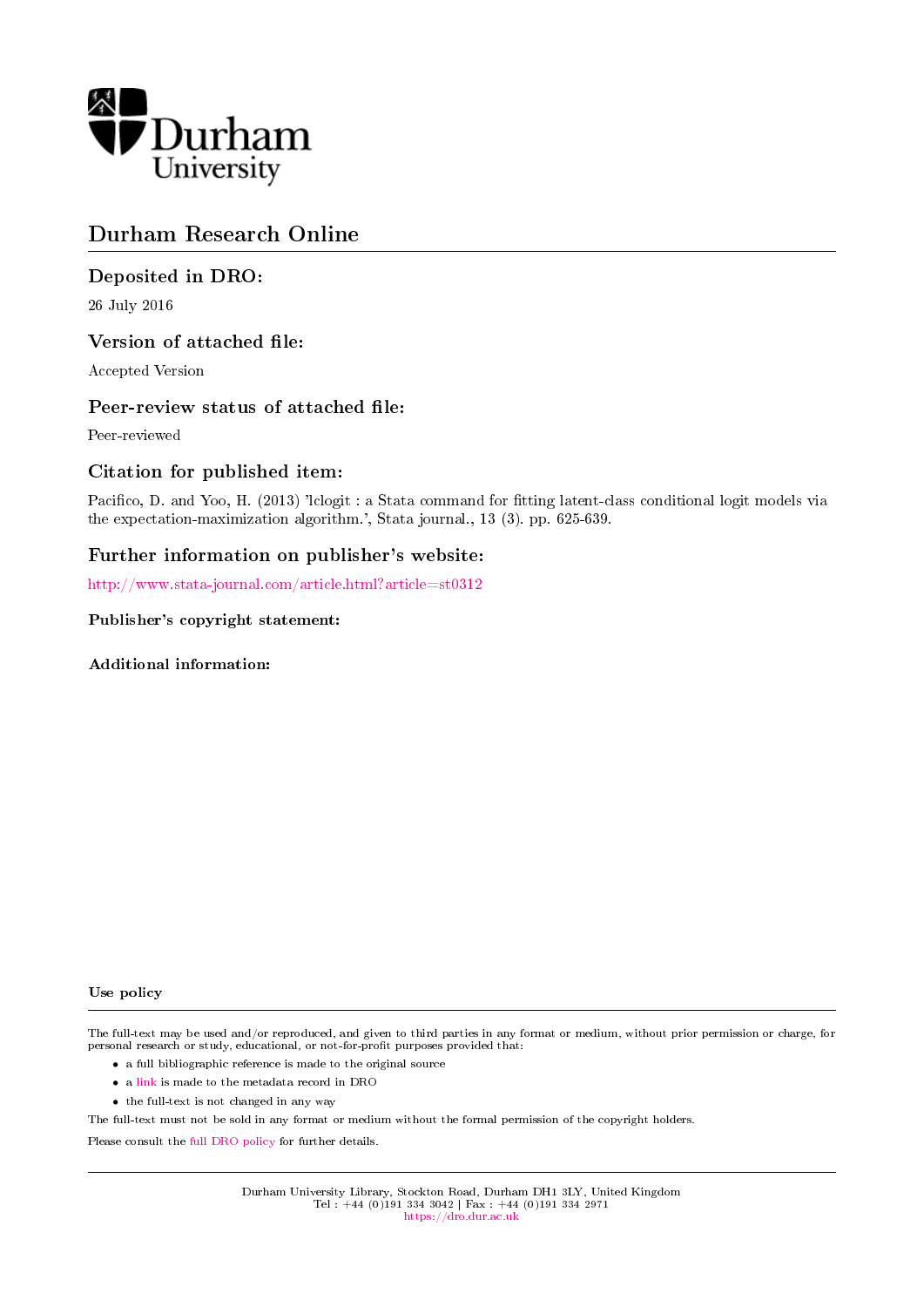<span id="page-1-0"></span>The Stata Journal  $(yyyy)$  vv, Number ii, pp. 1–15

# lclogit: A Stata module for estimating latent class conditional logit models via the Expectation-Maximization algorithm

Daniele Pacifico Italian Department of the Treasury daniele.pacifico@tesoro.it

Hong il Yoo University of New South Wales h.yoo@unsw.edu.au

Abstract. This paper describes lclogit, a Stata module for estimating a discrete mixture or latent class logit model via the EM algorithm.

Keywords: st0001, lclogit, latent class model, EM algorithm, mixed logit

# 1 Introduction

Mixed logit or random parameter logit is used in many empirical applications to capture more realistic substitution patterns than traditional conditional logit. The random parameters are usually assumed to follow a normal distribution and the resulting model is estimated through simulated maximum likelihood, as in [Hole](#page-14-0) [\(2007\)](#page-14-0)'s Stata module mixlogit. Several recent studies, however, note potential gains from specifying a discrete instead of normal mixing distribution, including the ability to approximate the true parameter distribution more flexibly at lower computational costs.<sup>1</sup>

[Pacifico](#page-14-1) [\(2012\)](#page-14-1) implements the Expectation-Maximization (EM) algorithm for estimating a discrete mixture logit model, also known as latent class logit model, in Stata. As [Bhat](#page-14-2) [\(1997\)](#page-14-2) and [Train](#page-14-3) [\(2008\)](#page-14-3) emphasize, the EM algorithm is an attractive alternative to the usual (quasi-)Newton methods in the present context, because it guarantees numerical stability and convergence to a local maximum even when the number of latent classes is large. In contrast, the usual optimization procedures often fail to achieve convergence since inversion of the (approximate) Hessian becomes numerically difficult.

With this contribution, we aim at generalizing [Pacifico](#page-14-1) [\(2012\)](#page-14-1)'s code with a Stata module that introduces a series of important functionalities and provides an improved performance in terms of run time and stability.

# <span id="page-1-1"></span>2 EM algorithm for latent class logit

This section recapitulates the EM algorithm for estimating a latent class logit model  $(CL)$ .<sup>2</sup> Suppose that each of N agents faces, for notational simplicity, J alternatives

c yyyy StataCorp LP st0001

<sup>1.</sup> For example, see [Hess et al.](#page-14-4) [\(2011\)](#page-14-4), [Shen](#page-14-5) [\(2009\)](#page-14-5) and [Greene and Hensher](#page-14-6) [\(2003\)](#page-14-6).

<sup>2.</sup> Further details are available in [Bhat](#page-14-2) [\(1997\)](#page-14-2) and [Train](#page-14-3) [\(2008\)](#page-14-3).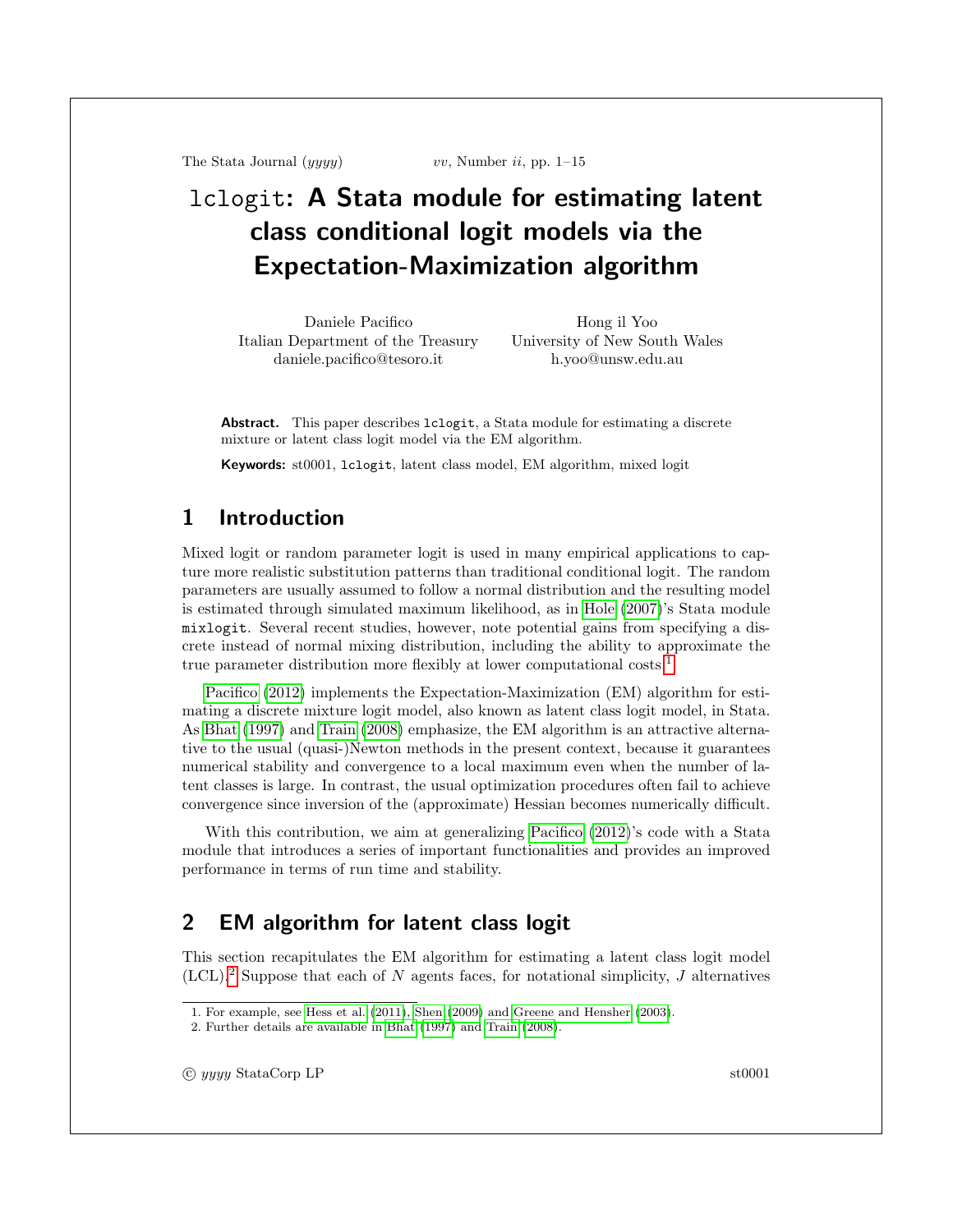#### 2 Latent class logit model

in each of T choice scenarios.<sup>[3](#page-1-0)</sup> Let  $y_{nit}$  denote a binary variable which equals 1 if agent  $n$  chooses alternative  $j$  in scenario  $t$  and 0 otherwise. Each alternative is described by alternative-specific characteristics,  $x_{nji}$ , and each agent by agent-specific characteristics including a constant,  $z_n$ .

<span id="page-2-0"></span>LCL assumes that there are C distinct sets (or classes) of taste parameters,  $\beta$  =  $(\beta_1, \beta_2, ..., \beta_C)$ . If agent *n* is in class *c*, the probability of observing her sequence of choices is a product of conditional logit formulas:

$$
P_n(\boldsymbol{\beta}_c) = \prod_{t=1}^T \prod_{j=1}^J \left( \frac{exp(\boldsymbol{\beta}_c \boldsymbol{x}_{njt})}{\sum_{k=1}^J exp(\boldsymbol{\beta}_c \boldsymbol{x}_{nkt}))} \right)^{y_{njt}} \tag{1}
$$

<span id="page-2-2"></span>Since the class membership status is unknown, the researcher needs to specify the unconditional likelihood of agent n's choices, which equals the weighted average of equation [1](#page-2-0) over classes. The weight for class c,  $\pi_{cn}(\theta)$ , is the population share of that class and usually modeled as fractional multinomial logit:

$$
\pi_{cn}(\boldsymbol{\theta}) = \frac{\exp(\boldsymbol{\theta}_c \boldsymbol{z}_n)}{1 + \sum_{l=1}^{C-1} \exp(\boldsymbol{\theta}_l \boldsymbol{z}_n)}
$$
(2)

where  $\theta = (\theta_1, \theta_2, ..., \theta_{C-1})$  are class membership model parameters; note that  $\theta_C$  has been normalized to zero for identification.

The sample log likelihood is then obtained by summing each agent's log unconditional likelihood:

<span id="page-2-1"></span>
$$
\ln L(\boldsymbol{\beta}, \boldsymbol{\theta}) = \sum_{n=1}^{N} \ln \sum_{c=1}^{C} \pi_{cn}(\boldsymbol{\theta}) P_n(\boldsymbol{\beta}_c)
$$
(3)

[Bhat](#page-14-2) [\(1997\)](#page-14-2) and [Train](#page-14-3) [\(2008\)](#page-14-3) note numerical difficulties associated with maximizing equation [3](#page-2-1) directly. They show that  $\beta$  and  $\theta$  can be more conveniently estimated via a well-known EM algorithm for likelihood maximization in the presence of incomplete data, treating each agent's class membership status as the missing information. Let superscript s denote the estimates obtained at the  $s^{th}$  iteration of this algorithm. Then, at iteration  $s + 1$ , the estimates are updated as:

$$
\begin{array}{ll}\n\boldsymbol{\beta}^{s+1} &= \operatorname{argmax}_{\boldsymbol{\beta}} \sum_{n=1}^{N} \sum_{c=1}^{C} \eta_{cn}(\boldsymbol{\beta}^s, \boldsymbol{\theta}^s) \ln P_n(\boldsymbol{\beta}_c) \\
\boldsymbol{\theta}^{s+1} &= \operatorname{argmax}_{\boldsymbol{\theta}} \sum_{n=1}^{N} \sum_{c=1}^{C} \eta_{cn}(\boldsymbol{\beta}^s, \boldsymbol{\theta}^s) \ln \pi_{cn}(\boldsymbol{\theta})\n\end{array} \tag{4}
$$

where  $\eta_{cn}(\beta^s, \theta^s)$  is the posterior probability that agent n is in class c evaluated at the

<sup>3.</sup> lclogit is also applicable when the number of scenarios varies across agents, and that of alternatives varies both across agents and over scenarios.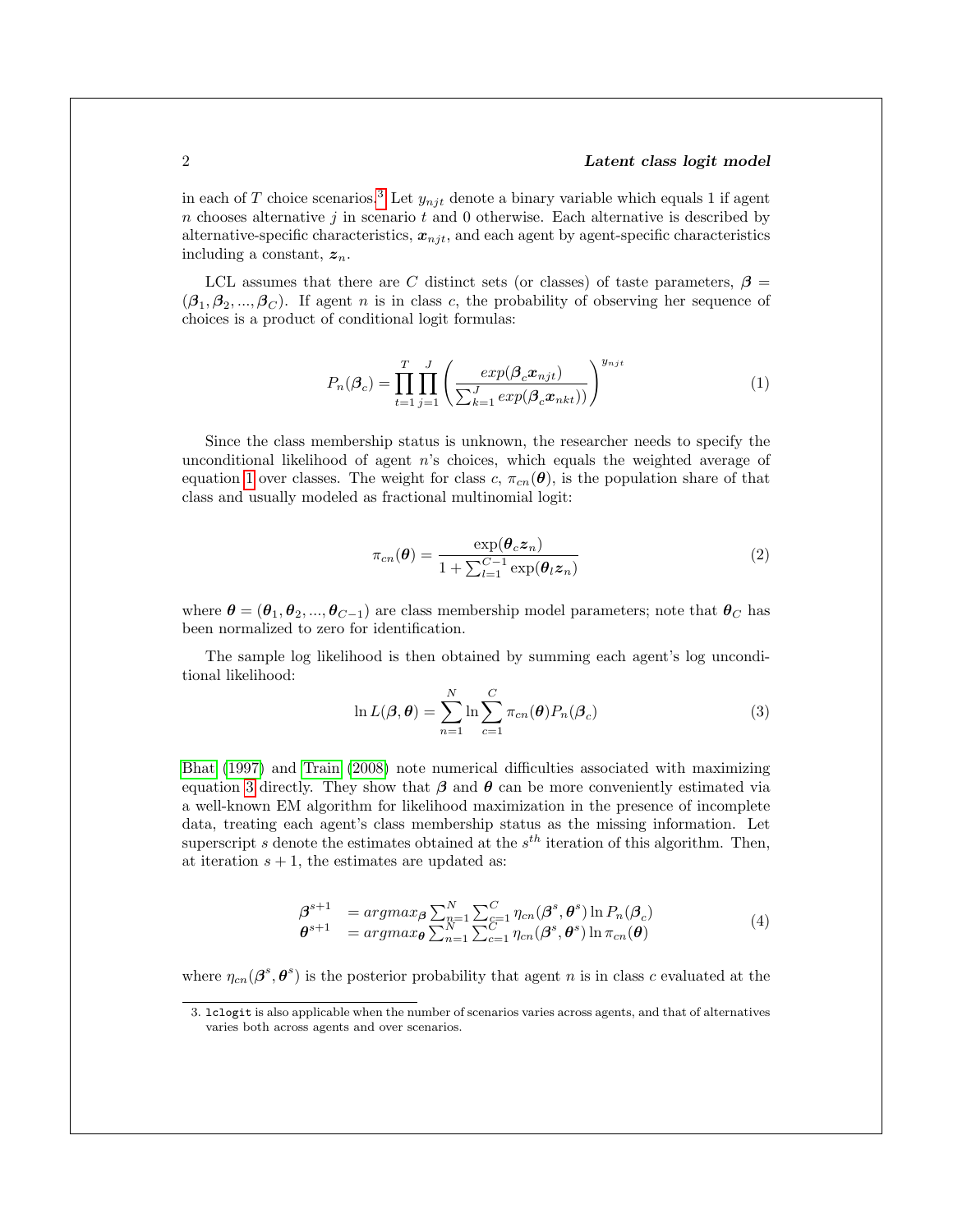<span id="page-3-2"></span> $s^{th}$  estimates:

$$
\eta_{cn}(\boldsymbol{\beta}^s, \boldsymbol{\theta}^s) = \frac{\pi_{cn}(\boldsymbol{\theta}^s) P_n(\boldsymbol{\beta}_c^s)}{\sum_{l=1}^C \pi_{ln}(\boldsymbol{\theta}^s) P_n(\boldsymbol{\beta}_l^s)}
$$
(5)

The updating procedure can be implemented easily in Stata, exploiting clogit and fmlogit routines as follows.<sup>[4](#page-1-0)</sup>  $\beta^{s+1}$  is computed by estimating a conditional logit model (clogit) C times, each time using  $\eta_{cn}(\beta^s, \theta^s)$  for a particular c to weight observations on each n.  $\theta^{s+1}$  is obtained by estimating a fractional multinomial logit model (fmlogit) which takes  $\eta_{1n}(\beta^s, \theta^s), \eta_{2n}(\beta^s, \theta^s), \cdots, \eta_{Cn}(\beta^s, \theta^s)$  as dependent variables. When  $z_n$ only includes the constant term so that each class share is the same for all agents, ie  $\pi_{cn}(\theta) = \pi_c(\theta)$ , each class share can be directly updated using the following analytical solution:

$$
\pi_c(\boldsymbol{\theta}^{s+1}) = \frac{\sum_{n=1}^N \eta_{cn}(\boldsymbol{\beta}^s, \boldsymbol{\theta}^s)}{\sum_{l=1}^C \sum_{n=1}^N \eta_{ln}(\boldsymbol{\beta}^s, \boldsymbol{\theta}^s)}
$$
(6)

<span id="page-3-1"></span>without estimating the fractional multinomial logit model.

With a suitable selection of starting values, the updating procedure can be repeated until changes in the estimates and/or improvement in the log likelihood between iterations are small enough.

An often highlighted feature of LCL is its ability to accommodate unobserved interpersonal taste variation without restricting the shape of the underlying taste distribution. Hess et al. (2011) have recently emphasized that LCL also provides convenient means to account for observed interpersonal heterogeneity in correlations among tastes for different attributes. For example, let  $\beta_q$  and  $\beta_h$  denote taste coefficients on the  $q^{th}$ and  $h^{th}$  attributes respectively. Each coefficient may take one of C distinct values, and is a random parameter from the researcher's perspective. Their covariance is given by:

<span id="page-3-3"></span>
$$
cov_n(\beta_q, \beta_h) = \sum_{c=1}^{C} \pi_{cn}(\boldsymbol{\theta}) \beta_{c,q} \beta_{c,h} - \left(\sum_{c=1}^{C} \pi_{cn}(\boldsymbol{\theta}) \beta_{c,q}\right) \left(\sum_{c=1}^{C} \pi_{cn}(\boldsymbol{\theta}) \beta_{c,h}\right)
$$
(7)

where  $\beta_{c,q}$  is the value of  $\beta_q$  when agent n is in class c, and  $\beta_{c,h}$  is defined similarly. As long as  $z_n$  in equation [2](#page-2-2) includes a non-constant variable, this covariance will vary across agents with different observed characteristics through the variation in  $\pi_{cn}(\theta)$ .

# <span id="page-3-0"></span>3 The lclogit command

lclogit is a Stata module which implements the EM iterative scheme outlined in the previous section. This module generalizes [Pacifico](#page-14-1) [\(2012\)](#page-14-1)'s step-by-step procedure and

<sup>4.</sup> fmlogit is a user-written program. See footnote [5](#page-3-0) for a further description.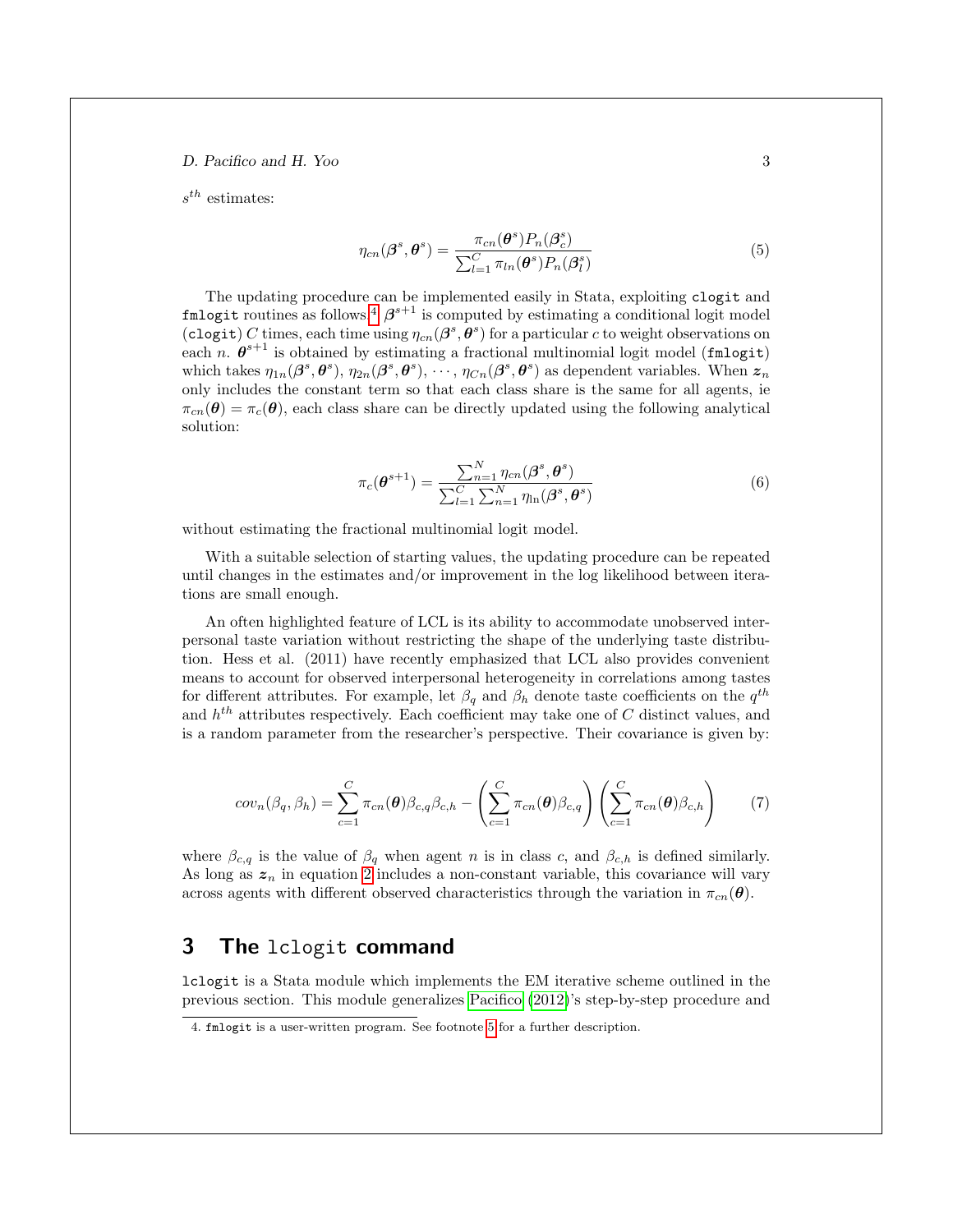introduces an improved internal loop along with other important functionalities. The overall effect is to make the estimation process more convenient, significantly faster and more stable numerically.

To give a few examples, the internal code of lclogit executes fewer algebraic operations per iteration to update the estimates; uses the standard generate command to perform tasks which were previously executed with slightly slower egen functions; and works with log probabilities instead of probabilities when possible. All these changes substantially reduce the estimation run time, especially in the presence of a large number of parameters and/or observations. Taking the 8-class model estimated by Pacifico (2012) for example, lclogit produces the same results as the step-by-step procedure while using less than a half of the latter's run time.

The data setup for lclogit is identical to that required by clogit.

The generic syntax for lclogit is:

lclogit  $\emph{depvar}$   $[\emph{varlist}]\,\, [\emph{if} \,] [\emph{in}]$  ,  $\emph{group}$   $\emph{varname})$   $\emph{id}$   $\emph{(varname)}$   $\emph{nclasses}$   $\#$   $\emph{)}$ [options]

The options for lclogit are:

- group(varname) is required and specifies a numeric identifier variable for the choice scenarios.
- id(varname) is required and specifies a numeric identifier variable for the choice makers or agents. When only one choice scenario is available for each agent, users may specify the same variable for both group() and id().
- nclasses  $(\#)$  is required and specifies the number of latent classes. A minimum of 2 latent classes is required.
- $\bullet$  membership(*varlist*) specifies independent variables that enter the fractional multinomial logit model of class membership, i.e. the variables included in the vector  $z_n$  of equation [2.](#page-2-2) These variables must be constant within the same agent as identified by  $id()$ .<sup>[5](#page-1-0)</sup> When this option is not specified, the class shares are updated algebraically following equation [6.](#page-3-1)
- convergence  $(\#)$  specifies the tolerance for the log likelihood. When the proportional increase in the log likelihood over the last five iterations is less than the specified criterion, lclogit declares convergence. The default is 0.00001.

<sup>5.</sup> [Pacifico](#page-14-1) [\(2012\)](#page-14-1) specified a ml program with the method lf to estimate the class membership model. lclogit uses another user-written program from Maarten L. Buis - fmlogit - which performs the same estimation with the significantly faster and more accurate d2 method. lclogit is downloaded with a modified version of the prediction command of  $fmlogit$  -  $fmlogit_pr$  - since we had to modify this command to obtain double-precision class shares.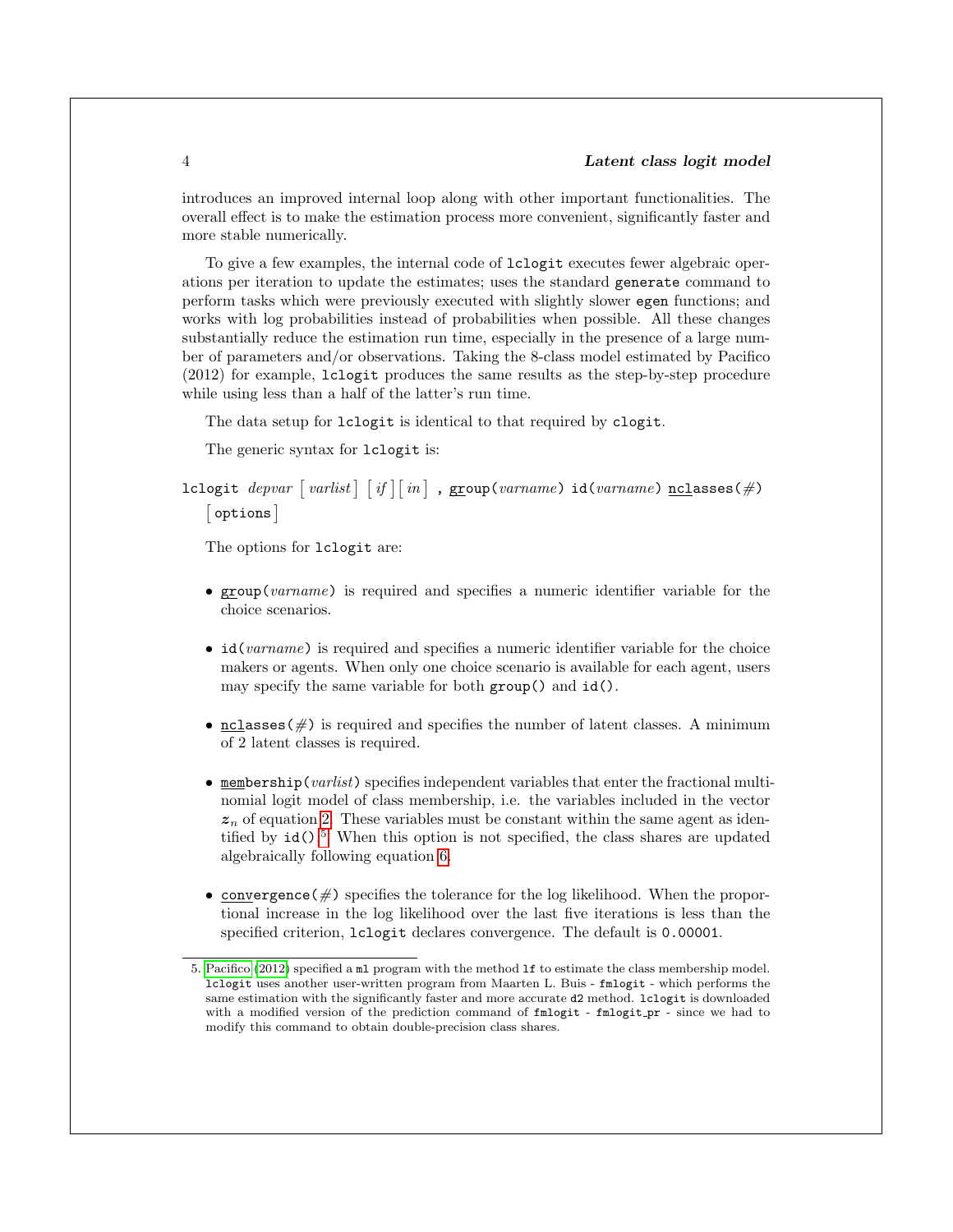- iterate( $\#$ ) specifies the maximum number of iterations. If convergence is not achieved after the selected number of iterations, lclogit stops the recursion and notes this fact before displaying the estimation results. The default is 150.
- seed( $\#$ ) sets the seed for pseudo uniform random numbers. The default is c(seed).

The starting values for taste parameters are obtained by splitting the sample into nclasses() different subsamples and estimating a clogit model for each of them. During this process, a pseudo uniform random number is generated for each agent to assign the agent into a particular subsample.<sup>[6](#page-1-0)</sup> As for the starting values for the class shares, the module assumes equal shares, i.e. 1/nclasses().

• constraints (Class#1numlist: Class#2 numlist: ..) specifies the constraints that are imposed on the taste parameters of the designated classes, i.e.  $\beta_c$  in equation [1.](#page-2-0) For instance, suppose that x1 and x2 are alternative-specific characteristics included in indepvars for lclogit and the user wishes to restrict the coefficient on x1 to zero for Class1 and Class4, and the coefficient on x2 to 2 for Class4. Then, the relevant series of commands would look like:

```
. constraint 1 x1 = 0. constraint 2 x2 = 2. lclogit depvar indepvars, gr() id() ncl() constraints(Class1 1: Class4 1 2)
```
• nolog suppresses the display of the iteration log.

# 4 Post-estimation command: lclogitpr

lclogitpr predicts the probabilities of choosing each alternative in a choice situation (choice probabilities hereafter), the class shares or prior probabilities of class membership, and the posterior probabilities of class membership. The predicted probabilities are stored in a variable named *stubname*# where # refers to the relevant class number; the only exception is the unconditional choice probability, as it is stored in a variable named *stubname*. The syntax for lclogitpr is:

```
lclogitpr \it{stubname} \lceil \it{if} \rceil \lceil \it{in} \rceil , \lceil \it{options} \rceil
```
The options for lclogitpr are:

• class (*numlist*) specifies the classes for which the probabilities are going to be predicted. The default setting assumes all classes.

<sup>6.</sup> More specifically, the unit interval is divided into nclasses() equal parts and if the agent's pseudo random draw is in the  $c^{th}$  part, the agent is allocated to the subsample whose clogit results serve as the initial estimates of Class c's taste parameters. Note that lclogit is identical to asmprobit in that the current seed as at the beginning of the command's execution is restored once all necessary pseudo random draws have been made.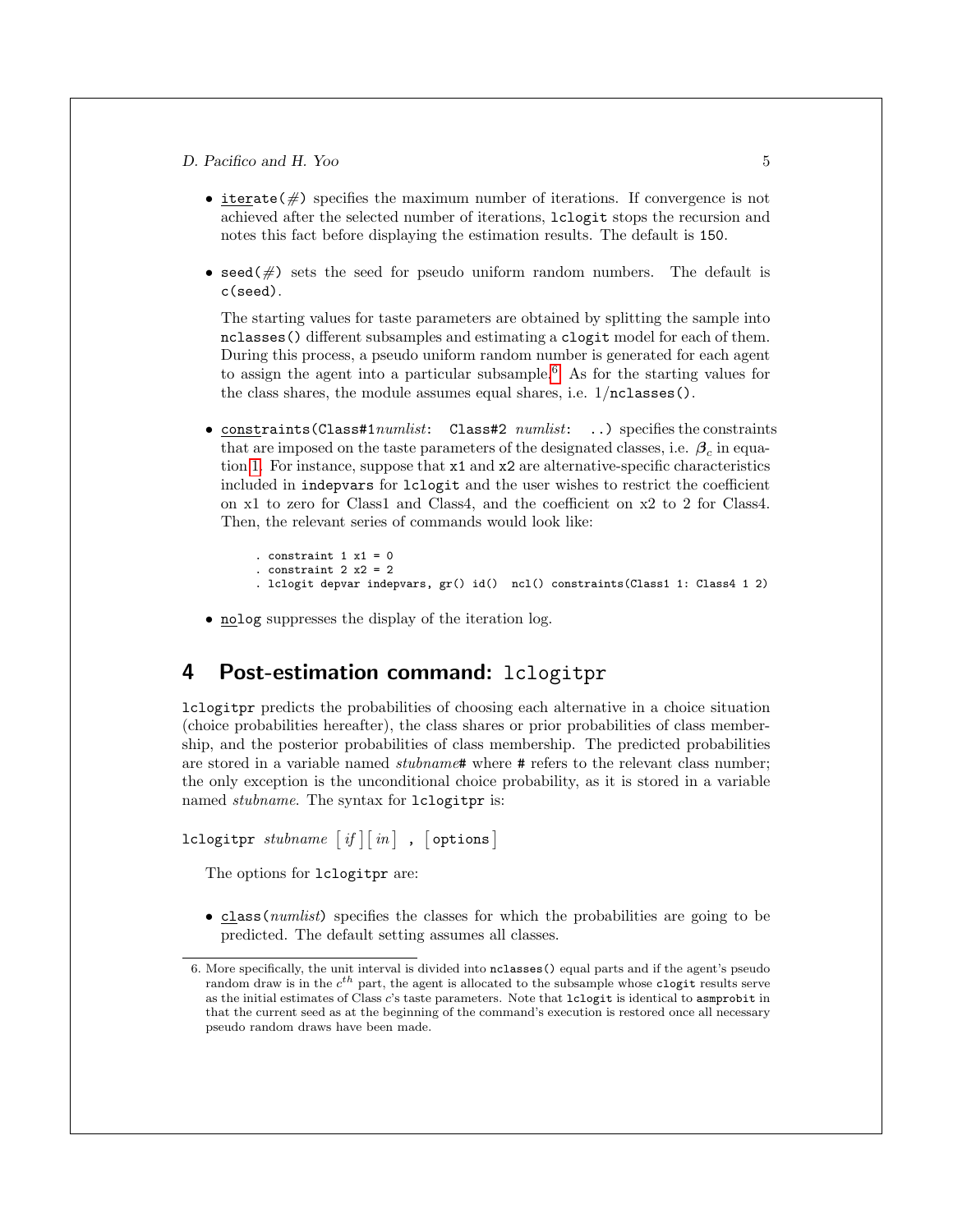- pr0 predicts the unconditional choice probability, which equals the average of class-specific choice probabilities weighted by the corresponding class shares. That is,  $\sum_{c=1}^C \pi_{cn}(\theta) [exp(\beta_c x_{njt})/(\sum_{k=1}^J exp(\beta_c x_{nkt}))]$  in the context of Section [2.](#page-1-1)
- pr predicts the unconditional choice probability and the choice probabilities conditional on being in particular classes;  $exp(\beta_c x_{njt})/(\sum_{k=1}^{J} exp(\beta_c x_{nkt}))$  in equation [1](#page-2-0) corresponds to the choice probability conditional on being in class c. This is the default option when no other option is specified.
- up predicts the class shares or prior probabilities that the agent is in particular classes. They correspond to the class shares predicted by using the class membership model parameter estimates; see equation [2](#page-2-2) in Section 2.
- cp predicts the posterior probabilities that the agent is in particular classes taking into account her sequence of choices. They are computed by evaluating equation [5](#page-3-2) at the final estimates for each  $c = 1, 2, \cdots, C$ .

# 5 Post-estimation command: lclogitcov

lclogitcov predicts the implied variances and covariances of taste parameters by evaluating equation [7](#page-3-3) at the active lclogit estimates. They could be a useful tool for studying the underlying taste patterns; see Hess et al. (2011) for a related application.

The generic syntax for lclogitcov is:

```
lclogitcov \lceil \mathit{varlist} \rceil \: \lceil \mathit{if} \rceil \lceil \mathit{in} \rceil , \lceil \text{options} \rceil
```
The default is to store the predicted variances in a set of hard-coded variables named var 1, var 2, ... where var q is the predicted variance of the coefficient on the  $q<sup>th</sup>$  variable listed in *varlist*, and the predicted covariances in  $cov_1 12$ ,  $cov_1 13$ , ...,  $cov_2 23$ , ... where cov qh is the predicted covariance between the coefficients on the  $q<sup>th</sup>$  variable and the  $h<sup>th</sup>$  variable in *varlist*.

The averages of these variance and covariances over agents - as identified by the required option id() of lclogit - in the prediction sample are reported as a covariance matrix at the end of lclogitcov's execution.

The options for lclogitcov are:

- nokeep drops the predicted variances and covariances from the data set at the end of the command's execution. The average covariance matrix is still displayed.
- varname(stubname) requests the predicted variances to be stored as stubname1, stubname2,...
- covname(stubname) requests the predicted covariances to be stored as stubname12, stubname13,...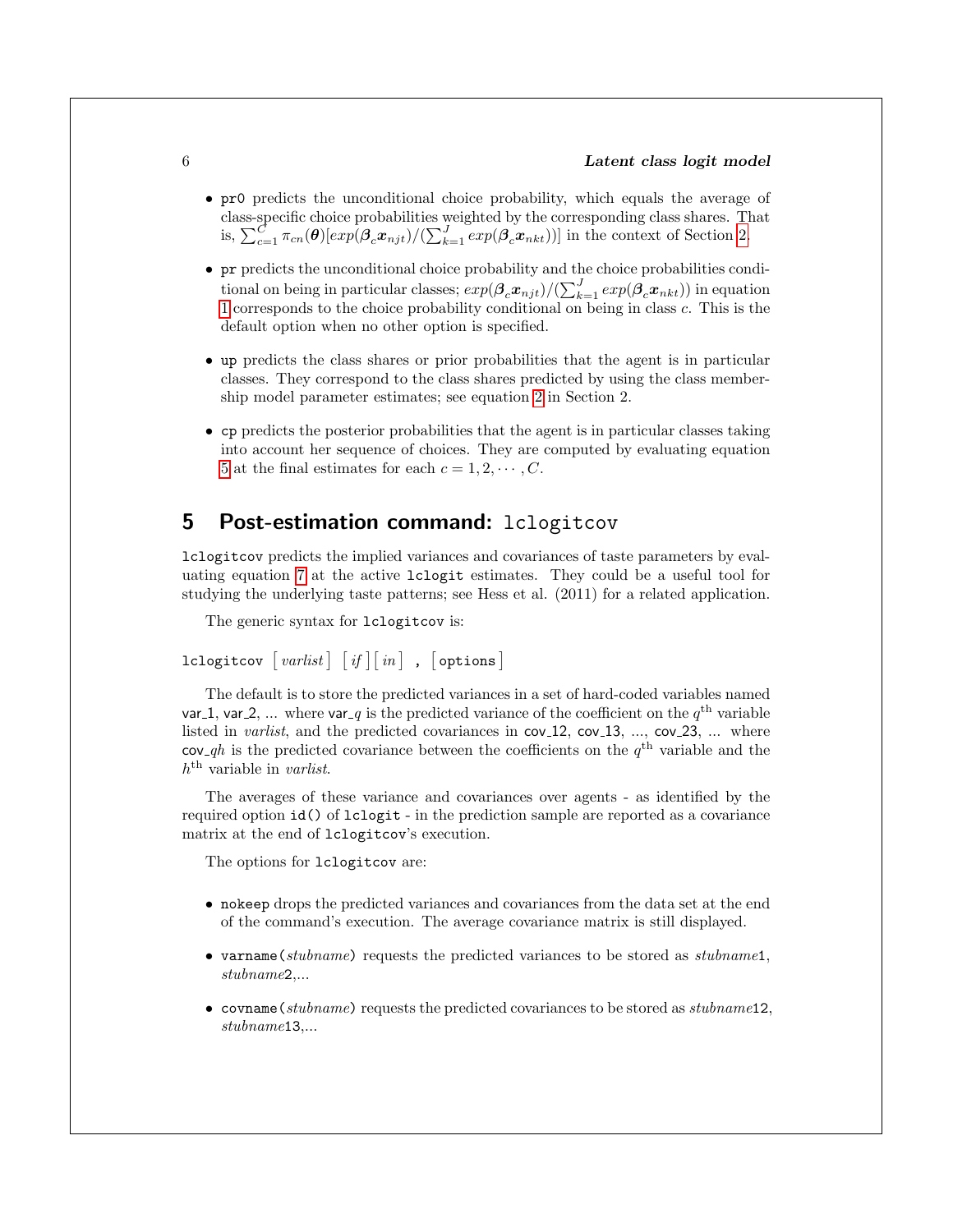• matrix(name) stores the reported average covariance matrix in a Stata matrix called name.

### <span id="page-7-0"></span>6 Post-estimation command: lclogitml

lclogitml is a wrapper for gllamm (Rabe-Hesketh et al., 2002) which uses the d0 method to fit generalised linear latent class and mixed models including LCL via the Newton-Rhapson (NR) algorithm for likelihood maximization.<sup>[7](#page-1-0)</sup> This post-estimation command passes active lclogit specification and estimates to gllamm, and its primary usage mainly depends on how iterate() option is specified; see below for details.

The default setting relabels and transforms the ereturn results of gllamm in accordance with those of lclogit, before reporting and posting them. Users can exploit lclogitpr and lclogitcov, as well as Stata's usual post-estimation commands requiring the asymptotic covariance matrix such as nlcom. When switch is specified, the original ereturn results of gllamm are reported and posted; users gain access to gllamm's post-estimation commands, but lose access to lclogitpr and lclogitcov.

lclogitml can also be used as its own post-estimation command, for example to pass the currently active lclogitml results to gllamm for further NR iterations.

The generic syntax for lclogitml is:

lclogitml  $\left\lceil \, \textit{if} \, \right\rceil \left\lceil \textit{in} \, \right\rceil$  ,  $\left\lceil \, \textsf{options} \, \right\rceil$ 

The options for lclogitml are:

• iterate( $\#$ ) specifies the maximum number of NR iterations for gllamm's likelihood maximization process. The default is 0 in which case the likelihood function and its derivatives are evaluated at the current lclogit estimates; this allows obtaining standard errors associated with the current estimates without bootstrapping.

With a non-zero argument, this option can implement a hybrid estimation strategy similar to [Bhat](#page-14-2) [\(1997\)](#page-14-2)'s. He executes a relatively small number of EM iterations to obtain intermediate estimates, and use them as starting values for direct likelihood maximization via a quasi-Newton algorithm until convergence, because the EM algorithm tends to slow down near a local maximum.

Specifying a non-zero argument for this option can also be a useful tool for checking whether lclogit has declared convergence prematurely, for instance because convergence() has not been set stringently enough for an application at hand.

- level( $\#$ ) sets confidence level; the default is 95.
- nopost restores the currently active ereturn results at the end of the command's execution.

<sup>7.</sup> gllamm can be downloaded by entering ssc install gllamm into the command window.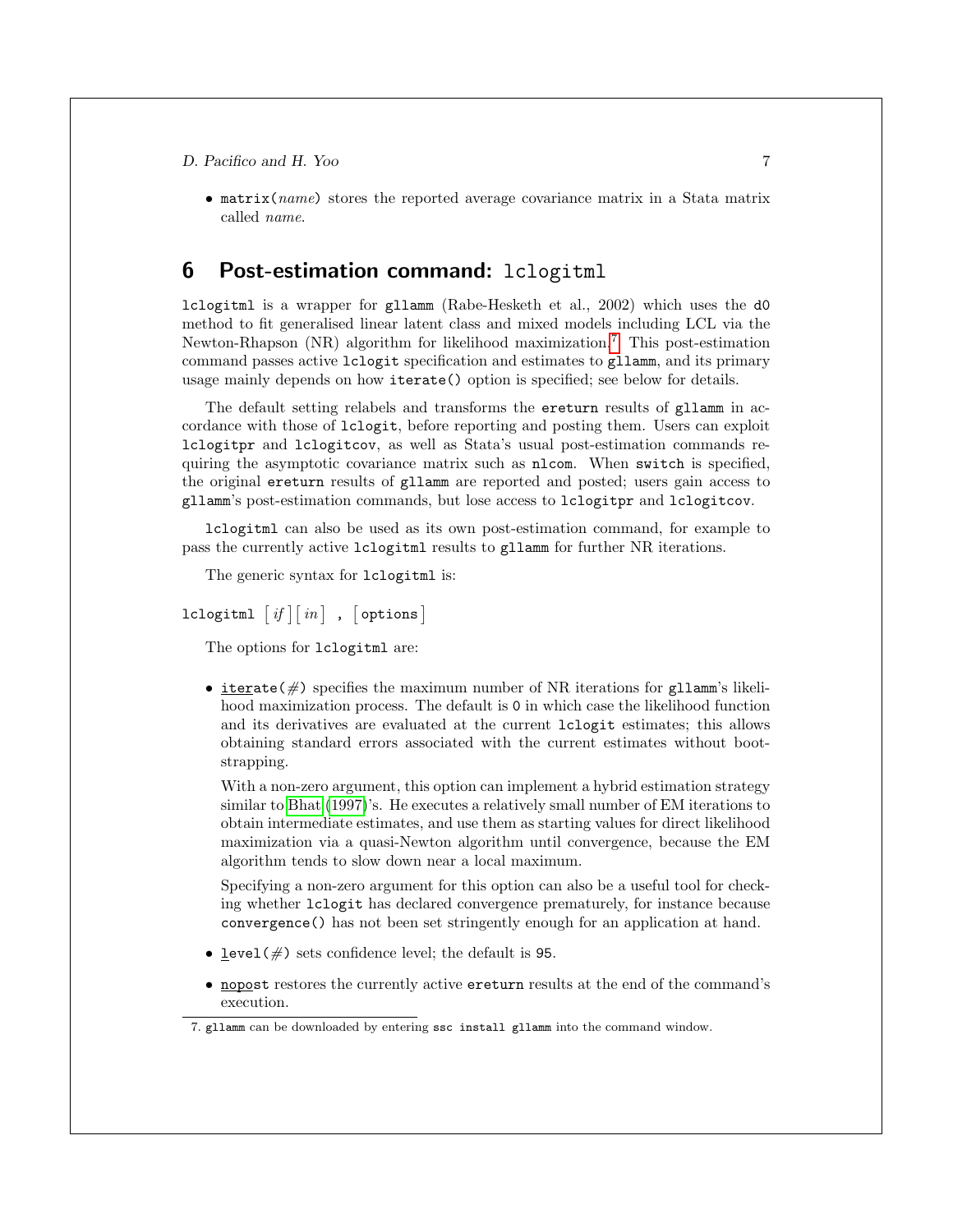- switch displays and posts the original gllamm estimation results, without relabeling and transforming them in accordance with the lclogit output.
- compatible\_gllamm\_options refer to gllamm's estimation options which are compatible with the LCL model specification. See gllamm's own help menu for more information.

# 7 Application

We illustrate the use of  $lcl$ ogit and its companion post-estimation commands by expanding upon the example [Pacifico](#page-14-1) [\(2012\)](#page-14-1) uses to demonstrate his step-by-step procedure for estimating LCL in Stata. This example analyzes the stated preference data on household's electricity supplier choice accompanying [Hole](#page-14-0) [\(2007\)](#page-14-0)'s mixlogit module, which in turn are a subset of data used in [Huber and Train](#page-14-7) [\(2001\)](#page-14-7). There are 100 customers who face up to 12 different choice occasions, each of them consisting of a single choice among 4 suppliers with the following characteristics:

- The price of the contract (in cents per kWh) whenever the supplier offers a contract with a fixed rate (price)
- The length of contract that the supplier offered, expressed in years (contract)
- Whether the supplier is a local company (local)
- Whether the supplier is a well-known company (wknown)
- Whether the supplier offers a time-of-day rate instead of a fixed rate (tod)
- Whether the supplier offers a seasonal rate instead of a fixed rate (seasonal)

The dummy variable y collects the stated choice in each choice occasion whilst the numeric variables pid and gid identify customers and choice occasions respectively. To illustrate the use of membership() option, we generate a pseudo random regressor  $\mathbf{x}$ 1 which mimics a demographic variable. The data are organized as follows:

- . use http://fmwww.bc.edu/repec/bocode/t/traindata.dta, clear
- . set seed 1234567890
- . bysort pid: egen \_x1=sum(round(rnormal(0.5),1))
- . list in 1/12, sepby(gid)

|    | v | price contract local wknown |   | tod | seasonal gid | pid | $^{-x1}$ |
|----|---|-----------------------------|---|-----|--------------|-----|----------|
| 1. |   |                             |   |     | 0            |     | 26       |
| 2. |   |                             | 0 |     | 0            |     | 26       |
| 3. |   |                             | 0 |     |              |     | 26       |
| 4. |   |                             |   |     |              |     | 26       |
| 5. |   |                             |   |     |              |     | 26       |
| 6. |   |                             |   |     |              |     | 26       |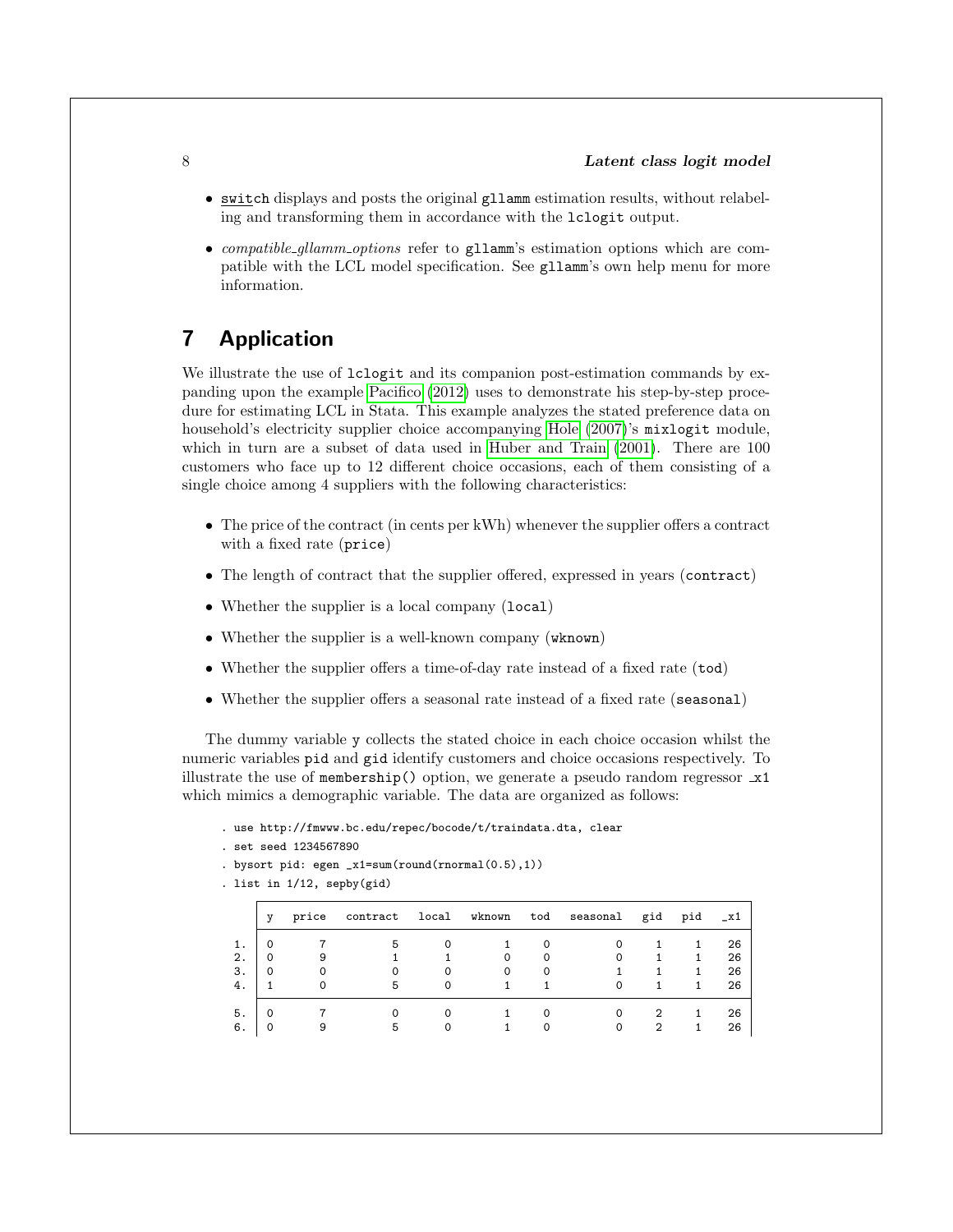| 7.<br>8. |                | $\Omega$ | 5        | $\Omega$ | $\Omega$<br>$\Omega$ | 1.<br>$\Omega$ | $\Omega$<br>$\mathbf{1}$ | 2<br>2 | 1<br>$1 \quad$ | 26<br>26 |
|----------|----------------|----------|----------|----------|----------------------|----------------|--------------------------|--------|----------------|----------|
| 9. '     |                | - 9      | -5       |          | $\overline{O}$       | $\circ$        |                          | - 3    | $1 \quad$      | 26       |
| 10.      | $\overline{0}$ |          |          | 0        | $\mathbf{1}$         | 0              | 0                        | -3     | 1              | 26       |
| 11.      | $\Omega$       |          | 0        | $\Omega$ | $\mathbf{1}$         |                | $\Omega$                 | -3     | $\mathbf{1}$   | 26       |
| 12.      |                | $\Omega$ | $\Omega$ |          | $\Omega$             | $\Omega$       | 1.                       | 3      | $1 \quad$      | 26       |

In empirical applications, it is common to choose the optimal number of latent classes by examining information criteria such as BIC and CAIC. The next lines show how to estimate 9 LCL specifications repeatedly and obtain the related information criteria: [8](#page-1-0)

```
. forvalues c = 2/10 {<br>2. lclogit y
           2. lclogit y price contract local wknown tod seasonal, group(gid) id(pid)
> nclasses(`c^) membership(_x1) seed(1234567890)
 3. matrix b = e(b)4. matrix ic = nullmat(ic)\'e(nclasses)','e(ll)','=colsof(b)','e(caic)','e(bic)'
 5. }
(output omitted)
. matrix colnames ic = "Classes" "LLF" "Nparam" "CAIC" "BIC"
. matlist ic, name(columns)
 Classes LLF Nparam CAIC BIC
       2 -1211.232 14 2500.935 2486.935
       3 -1117.521 22 2358.356 2336.356
       4 -1084.5595 -1039.771 38 2292.538 2254.538
       6 -1027.633 46 2313.103 2267.103
       7 -999.9628 54 2302.605 2248.605
       8 -987.7199 62 2322.96<br>9 -985.1933 70 2362.748
       9 -985.1933 70 2362.748 2292.748
      10 -966.3487 78 2369.901 2291.901
```
CAIC and BIC are minimized with 5 and 7 classes respectively. In the remainder of this section, our analysis focuses on the 5-class specification to economize on space.

lclogit reports the estimation results as follows:

```
. lclogit y price contract local wknown tod seasonal, group(gid) id(pid) nclass
> es(5) membership(_x1) seed(1234567890)
Iteration 0: log likelihood = -1313.967
Iteration 1: log likelihood = -1195.5476
(output omitted)
Iteration 22: log likelihood = -1039.7709
Latent class model with 5 latent classes
Choice model parameters and average classs shares
    Variable Class1 Class2 Class3 Class4 Class5
```
<sup>8.</sup> lclogit saves three information criteria in its ereturn list: AIC, BIC and CAIC. AIC equals  $-2 \ln L + 2m$ , where  $\ln L$  is the maximized sample log likelihood and m is the total number of estimated model parameters. BIC and CAIC penalize models with extra parameters more heavily, by using penalty functions increasing in the number of choice makers, N: BIC =  $-2 \ln L + m \ln N$ and CAIC =  $-2 \ln L + m(1 + \ln N)$ .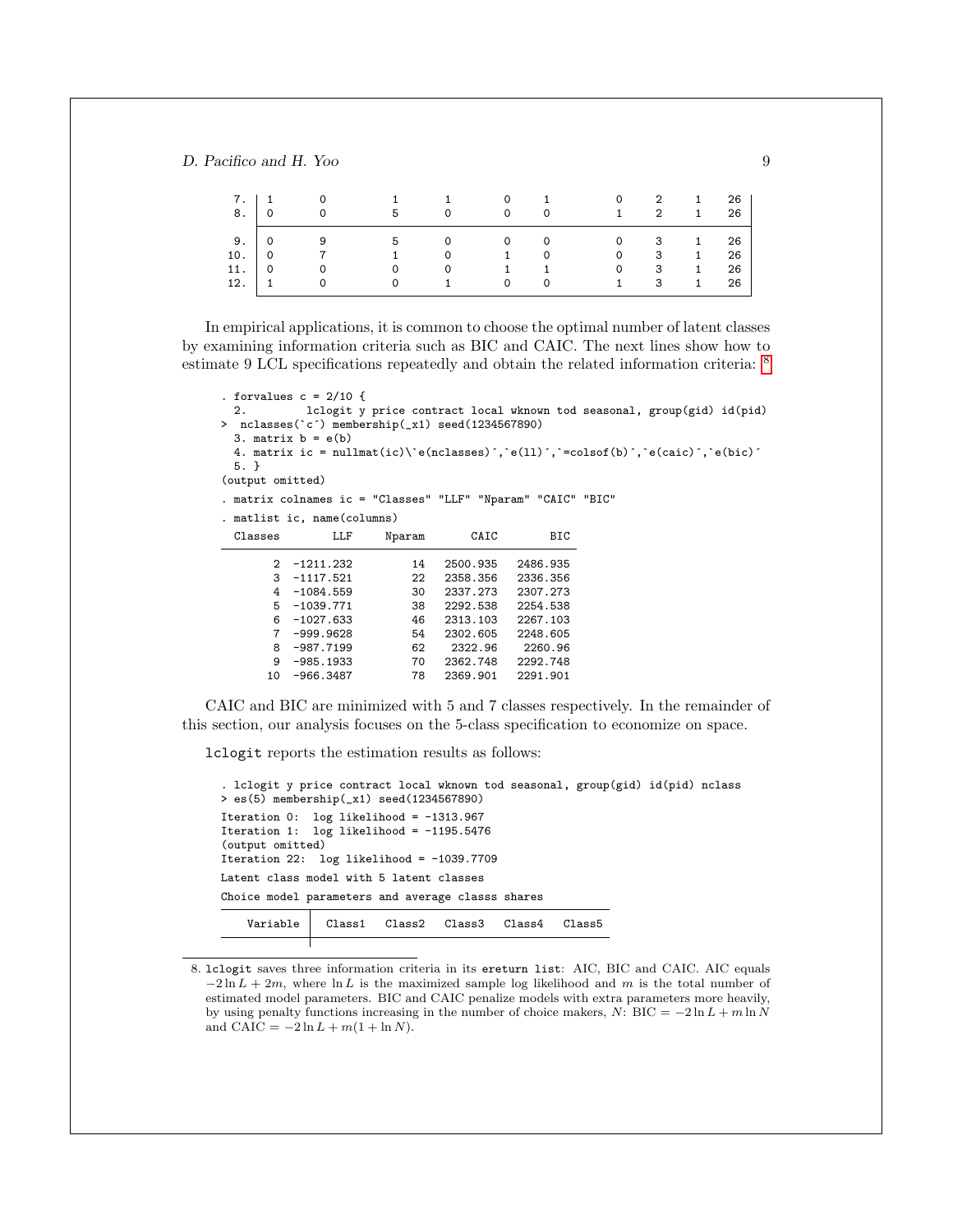10 Latent class logit model

| price                                                        | $-0.902$           | $-0.325$ | $-0.763$ | $-1.526$  | $-0.520$ |
|--------------------------------------------------------------|--------------------|----------|----------|-----------|----------|
| contract                                                     | $-0.470$           | 0.011    | $-0.533$ | $-0.405$  | $-0.016$ |
| local                                                        | 0.424              | 3.120    | 0.527    | 0.743     | 3.921    |
| wknown                                                       | 0.437              | 2.258    | 0.325    | 1.031     | 3.063    |
| tod                                                          | $-8.422$           | $-2.162$ | $-5.379$ | $-15.677$ | $-6.957$ |
| seasonal                                                     | $-6.354$           | $-2.475$ | $-7.763$ | $-14.783$ | $-6.941$ |
| Class Share                                                  | 0.113              | 0.282    | 0.162    | 0.243     | 0.200    |
| Class membership model parameters : Class5 = Reference class |                    |          |          |           |          |
| Variable                                                     | Class <sub>1</sub> | Class2   | Class3   | Class4    | Class5   |
| x1                                                           | 0.045              | 0.040    | 0.047    | 0.048     | 0.000    |
| cons                                                         | $-1.562$           | $-0.544$ | $-1.260$ | $-0.878$  | 0.000    |

Note: Model estimated via EM algorithm

It is worth noting that the reported class shares are the average shares over agents, because the class shares vary across agents when the membership() option is included in the syntax. If needed, agent-specific class shares can be easily computed by using the post-estimation command lclogitpr with the up option.

In order to obtain a quantitative measure of how well the model does in differentiating several classes of preferences, we use lclogitpr to compute the average (over respondents) of the highest posterior probability of class membership:[9](#page-1-0)

| . bys $\text{`e(id)':}$ gen first = $_n == 1$ |     |          |           |          |     |  |  |  |
|-----------------------------------------------|-----|----------|-----------|----------|-----|--|--|--|
| . lclogitpr cp, cp                            |     |          |           |          |     |  |  |  |
| . egen double $cpmax = rowmax(cp1-cp5)$       |     |          |           |          |     |  |  |  |
| . sum cpmax if first, sep(0)                  |     |          |           |          |     |  |  |  |
| Variable                                      | Obs | Mean     | Std. Dev. | Min      | Max |  |  |  |
| cpmax                                         | 100 | .9596674 | .0860159  | .5899004 |     |  |  |  |

As it can be seen, the mean highest posterior probability is about 0.96, meaning that the model does very well in distinguishing among different underlying taste patterns for the observed choice behavior.

We next examine the model's ability to make in-sample predictions of the actual choice outcomes. For this purpose, we first classify a respondent as a member of class  $c$ if class c gives her highest posterior membership probability. Then, for each subsample of such respondents, we predict the unconditional probability of actual choice and the probability of actual choice conditional on being in class c:

```
. lclogitpr pr, pr
  . gen byte class = .
(4780 missing values generated)
. forvalues c = 1<sup>'</sup> e(nclasses)<sup>\cdot</sup> {
```
<sup>9.</sup> A dummy variable which equals 1 for the first observation on each respondent is generated because not every agent faces the same number of choice situations in this specific experiment.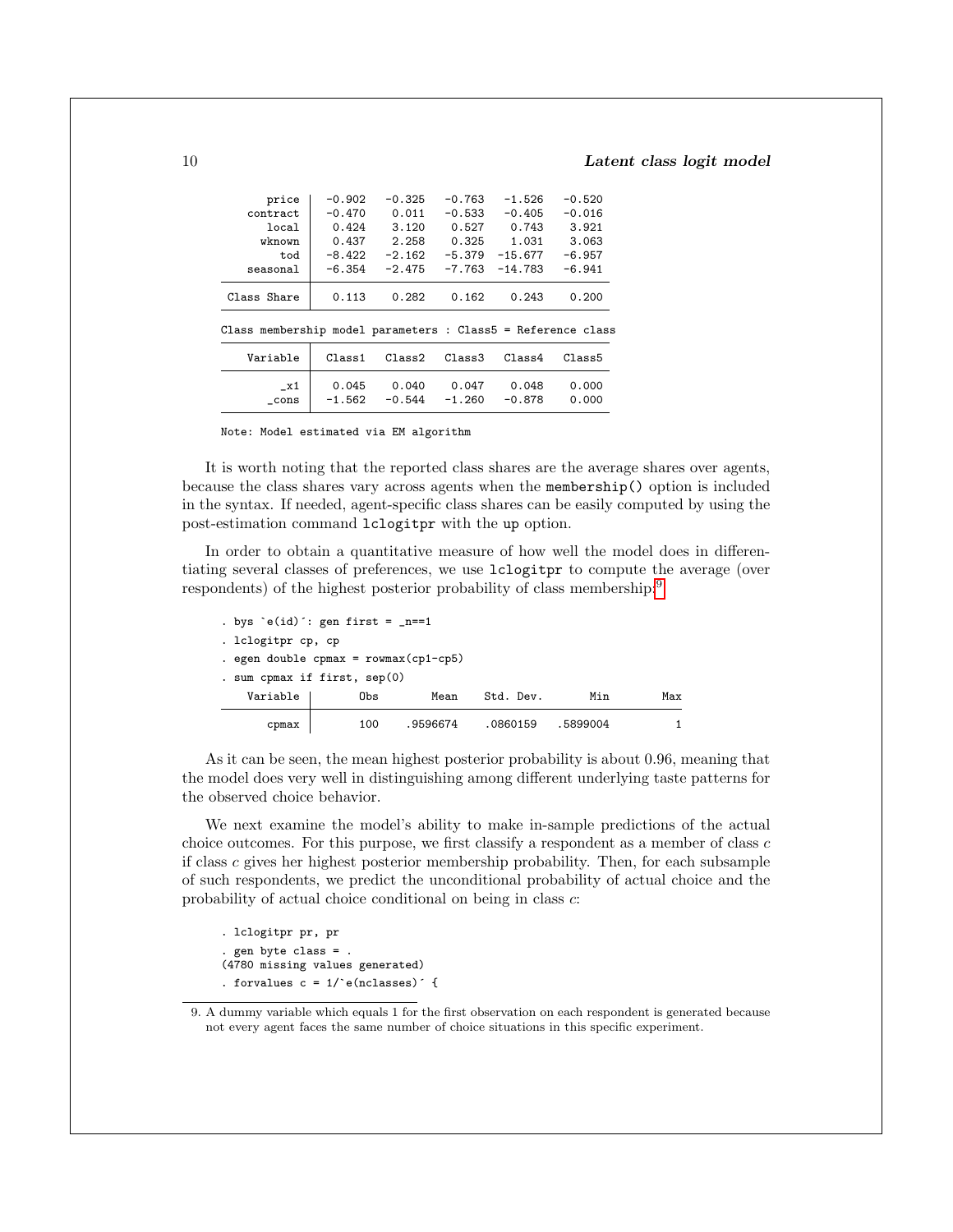```
2. quietly replace class = `c´ if cpmax==cp`c´
 3. }
. forvalues c = 1/e(nclasses) {<br>2. qui sum pr if class :
 2. qui sum pr if class == \text{`c' } \& y==1<br>3. local n=r(N)local n=r(N)4. local a=r(mean)
 5. qui sum \text{pr}^c if class == \text{°}c^{\prime} & y == 1
 6. local b=r(mean)
 7. matrix pr = nullmat(pr) \ \ i^n, 'c', 'a', 'b'8. }
. matrix colnames pr = "Obs" "Class" "Uncond_Pr" "Cond_PR"
. matlist pr, name(columns)
     Obs Class Uncond_Pr Cond_PR
     129 1 .3364491 .5387555
                  2 .3344088
     191 3 .3407353 .5261553
     300 4 .4562778 .7557497
                      .4321717
```
In general, the average unconditional choice probability is much higher than 0.25 which is what a naive model would predict given that there are 4 alternatives per choice occasion. The average conditional probability is even better and higher than 0.5 in all but one classes. Once again we see that the model describes the observed choice behavior very well.

When taste parameters are modeled as draws from a normal distribution, the estimated preference heterogeneity is described by their mean and covariances. The same summary statistics can be easily computed for LCL by combining class shares and taste parameters; see [Hess et al.](#page-14-4) [\(2011\)](#page-14-4) for a detailed discussion. lclogit saves these statistics as part of its ereturn list:

```
. matrix list e(PB)
e(PB)[1,6]
              Average Average Average Average Average Average
               price contract local wknown tod seasonal<br>-.79129 -.23756 1.9795 1.6029 -7.62728 -7.64949
Coefficients
. matrix list e(CB)
symmetric e(CB)[6,6]
             price contract local wknown tod seasonal
  price .20833629
contract .07611239 .05436665
  local .48852574 .32683725 2.1078043
  wknown .27611961 .22587673 1.4558029 1.045789
    tod 2.2090348 .65296465 4.0426714 1.9610973 25.12504
seasonal 1.9728148 .65573999 3.8801716 2.0070985 21.845013 20.189302
```
Since we estimated a model with the membership() option, the class shares (hence the covariances; see equation [7\)](#page-3-3) now vary across respondents and the matrix e(CB) above is an average covariance matrix. In this case, the post-estimation command lclogitcov can be very useful for studying variation in taste correlation patterns within and across different demographic groups. To illustrate this point, we compute the covariances of the coefficients on price and contract, and then summarize the results for two groups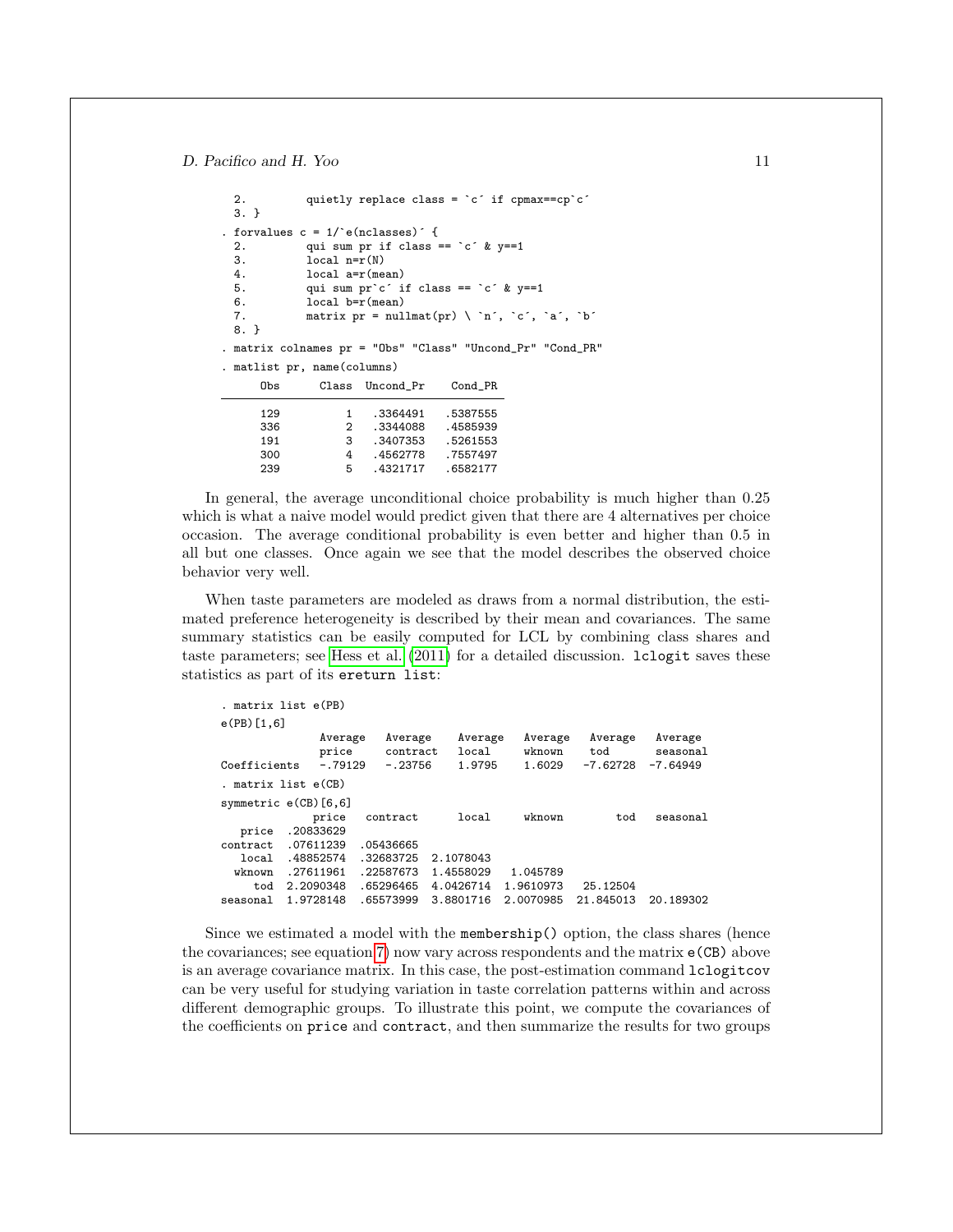defined by whether  $\mathbf{\dot{x}}$ 1 is greater or less than 20:

| . quietly lclogitcov price contract                |     |          |           |          |          |
|----------------------------------------------------|-----|----------|-----------|----------|----------|
| . sum $var_1$ cov_12 $var_2$ if $_x1 > 20$ & first |     |          |           |          |          |
| Variable                                           | Obs | Mean     | Std. Dev. | Min      | Max      |
| var 1                                              | 62  | .2151655 | .0061303  | .2065048 | .2301424 |
| cov <sub>12</sub>                                  | 62  | .0765989 | .000348   | .0760533 | .0773176 |
| $var_2$                                            | 62  | .0545157 | .0000987  | .0543549 | .0547015 |
| . sum $var_1$ cov_12 var_2 if _x1 <=20 & first     |     |          |           |          |          |
| Variable                                           | Obs | Mean     | Std. Dev. | Min      | Max      |
| var 1                                              | 38  | .1971939 | .0053252  | .1841499 | .2050795 |
| cov <sub>12</sub>                                  | 38  | .0753185 | .0004483  | .0741831 | .075949  |
| var 2                                              | 38  | .0541235 | .0001431  | .0537589 | .0543226 |

Standard errors associated with any results provided by lclogit can be obtained via bootstrap. However, the bootstrapped standard errors of class-specific results are much less reliable than those of averaged results because the class labeling may vary arbitrarily across bootstrapped samples; see [Train](#page-14-3) [\(2008\)](#page-14-3) for a detailed discussion.

Users interested in class-specific inferences may consider passing the lclogit results to user-written ml programs like gllamm (Rabe-Hesketh et al., 2002), to take advantage of the EM algorithm and obtain conventional standard errors at the same time. lclogitml simplifies this process.

```
. lclogitml, iter(5)
-gllamm- is initializing. This process may take a few minutes.
Iteration 0: log likelihood = -1039.7709 (not concave)<br>Iteration 1: log likelihood = -1039.7709Iteration 1: log likelihood = -1039.7709<br>Iteration 2: log likelihood = -1039.7706
                   log likelihood = -1039.7706
Iteration 3: log likelihood = -1039.7706
Latent class model with 5 latent classes
```

| y        | Coef.       | Std. Err. | $\mathbf{z}$ | P >  Z |             | [95% Conf. Interval] |
|----------|-------------|-----------|--------------|--------|-------------|----------------------|
| choice1  |             |           |              |        |             |                      |
| price    | $-.9023068$ | .2012345  | $-4.48$      | 0.000  | $-1.296719$ | $-.5078945$          |
| contract | $-.4698861$ | .089774   | $-5.23$      | 0.000  | $-.64584$   | $-.2939322$          |
| local    | .4241342    | .3579407  | 1.18         | 0.236  | $-.2774167$ | 1.125685             |
| wknown   | .4370318    | .2864782  | 1.53         | 0.127  | $-.1244552$ | .9985188             |
| tod      | $-8.422232$ | 1.584777  | $-5.31$      | 0.000  | $-11.52834$ | $-5.316126$          |
| seasonal | $-6.354626$ | 1.569516  | $-4.05$      | 0.000  | $-9.43082$  | $-3.278431$          |
| choice2  |             |           |              |        |             |                      |
| price    | $-.3249095$ | .1090047  | $-2.98$      | 0.003  | $-.5385548$ | $-.1112642$          |
| contract | .0108523    | .0384404  | 0.28         | 0.778  | $-.0644894$ | .0861941             |
| local    | 3.122255    | .2842558  | 10.98        | 0.000  | 2.565124    | 3.679387             |
| wknown   | 2.258772    | .2553446  | 8.85         | 0.000  | 1.758306    | 2.759238             |
| tod      | $-2.157726$ | .8906932  | $-2.42$      | 0.015  | $-3.903453$ | $-.4119997$          |
| seasonal | $-2.470511$ | .894278   | $-2.76$      | 0.006  | $-4.223264$ | $-.7177582$          |
| choice3  |             |           |              |        |             |                      |
| price    | $-.7629762$ | .1415072  | $-5.39$      | 0.000  | $-1.040325$ | $-.4856271$          |
| contract | $-.5331056$ | .0739354  | $-7.21$      | 0.000  | $-.6780162$ | $-.3881949$          |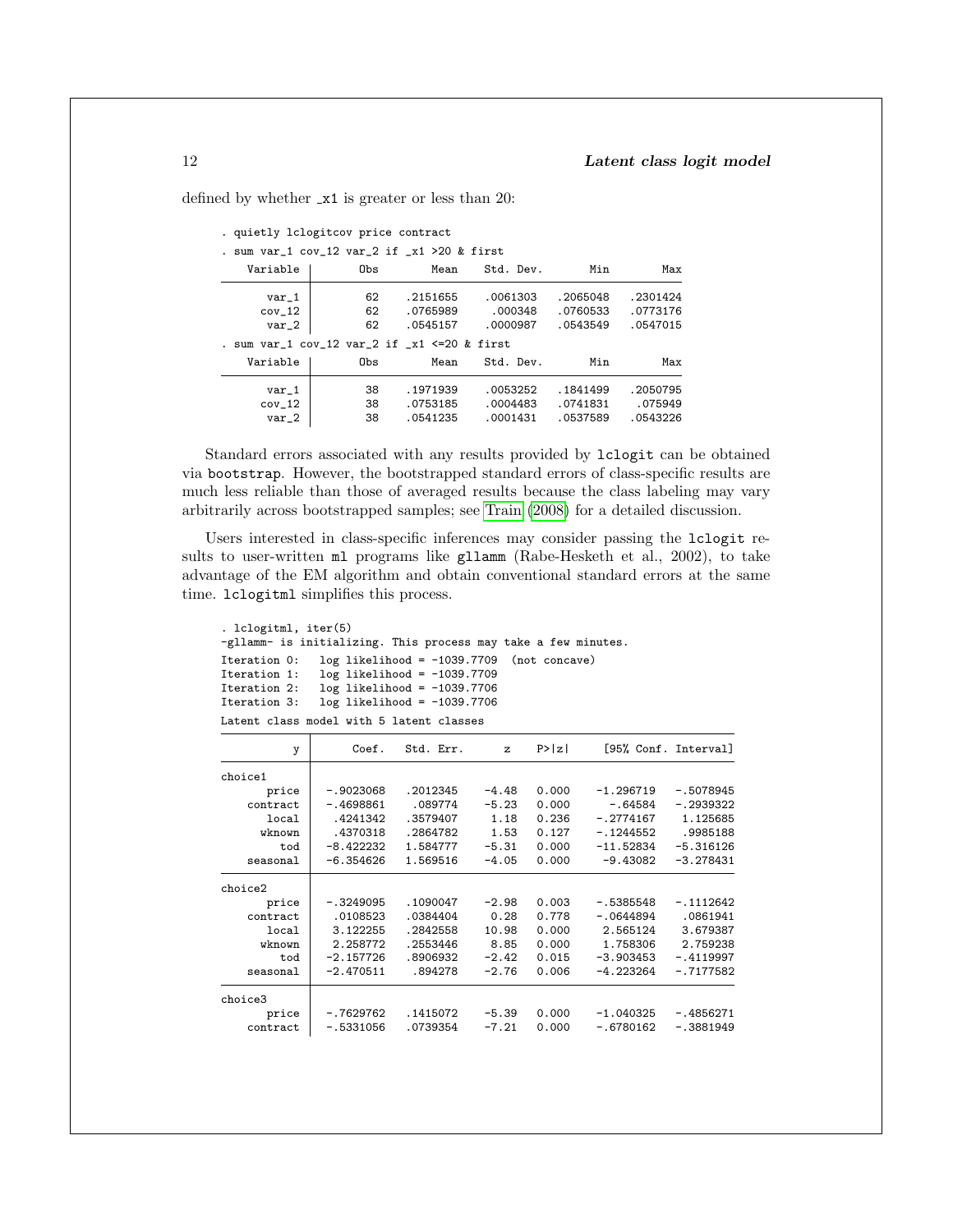| local          | .526889     | .2633905 | 2.00     | 0.045 | .0106531    | 1.043125    |
|----------------|-------------|----------|----------|-------|-------------|-------------|
| wknown         | .3249201    | .2391513 | 1.36     | 0.174 | $-.1438078$ | .793648     |
| tod            | $-5.379464$ | 1.100915 | $-4.89$  | 0.000 | $-7.537218$ | $-3.22171$  |
| seasonal       | $-7.763171$ | 1.191777 | $-6.51$  | 0.000 | $-10.09901$ | $-5.427331$ |
|                |             |          |          |       |             |             |
| choice4        |             |          |          |       |             |             |
| price          | $-1.526036$ | .1613542 | $-9.46$  | 0.000 | $-1.842284$ | $-1.209787$ |
| contract       | $-.4051809$ | .0754784 | $-5.37$  | 0.000 | $-.5531158$ | $-.2572459$ |
| local          | .7413859    | .3599632 | 2.06     | 0.039 | .0358711    | 1.446901    |
| wknown         | 1.029899    | .3032522 | 3.40     | 0.001 | .4355353    | 1.624262    |
| tod            | $-15.68543$ | 1.523334 | $-10.30$ | 0.000 | $-18.67111$ | $-12.69975$ |
| seasonal       | $-14.78921$ | 1.463165 | $-10.11$ | 0.000 | $-17.65696$ | $-11.92146$ |
| choice5        |             |          |          |       |             |             |
| price          | $-.5194972$ | .1357407 | $-3.83$  | 0.000 | $-.7855442$ | $-.2534503$ |
| contract       | $-.0141426$ | .0915433 | $-0.15$  | 0.877 | $-.1935641$ | .165279     |
| local          | 3.907502    | .7079699 | 5.52     | 0.000 | 2.519907    | 5.295097    |
| wknown         | 3.055901    | .4653005 | 6.57     | 0.000 | 2.143928    | 3.967873    |
| tod            | $-6.939564$ | 1.428877 | $-4.86$  | 0.000 | $-9.740112$ | $-4.139015$ |
| seasonal       | $-6.92799$  | 1.363322 | $-5.08$  | 0.000 | $-9.600052$ | $-4.255928$ |
|                |             |          |          |       |             |             |
| share1         |             |          |          |       |             |             |
| $\ge 1$        | .0443861    | .0510411 | 0.87     | 0.385 | $-.0556525$ | .1444247    |
| _cons          | $-1.562361$ | 1.197298 | $-1.30$  | 0.192 | $-3.909022$ | .7843001    |
| share2         |             |          |          |       |             |             |
| x1             | .0400449    | .0427769 | 0.94     | 0.349 | $-.0437962$ | .1238861    |
| $\_cons$       | $-.5443567$ | .956636  | $-0.57$  | 0.569 | $-2.419329$ | 1.330615    |
| share3         |             |          |          |       |             |             |
| x1             | .0470822    | .0458336 | 1.03     | 0.304 | $-.0427501$ | .1369144    |
| $_{\rm -cons}$ | $-1.260251$ | 1.061043 | $-1.19$  | 0.235 | $-3.339857$ | .8193542    |
| share4         |             |          |          |       |             |             |
| $\_x1$         | .0479228    | .042103  | 1.14     | 0.255 | $-.0345976$ | .1304431    |
| $\_cons$       | $-.8794649$ | .9718415 | $-0.90$  | 0.365 | $-2.784239$ | 1.025309    |
|                |             |          |          |       |             |             |

The estimated choice model or taste parameters,  $\beta_c$ , and class membership model parameters,  $\theta_c$ , are grouped under equations choicec and sharec respectively. lclogitml relabels and transforms the original gllamm estimation results in accordance with the lclogit's ereturn list (see Section [6\)](#page-7-0), facilitating interpretation of the new output table.[10](#page-1-0) The active lclogitml coefficient estimates can also be displayed in the standard lclogit output format, by entering lclogit into the command window without any additional statement.

Note that the log likelihood increases slightly after 3 iterations, though the parameter estimates remain almost the same. This may happen since lclogit uses only the relative change in the log likelihood as convergence criterion. gllamm works with the standard ml command with a d0 evaluator, which declares convergence in a more stringent manner: specifically, when the relative changes in both the scaled gradient and either the log

<sup>10.</sup> The original output table gllamm reports is lengthier and somewhat less intuitive in comparison. For instance, it splits the six estimates displayed under equation choice1 over six different equations, labeled z\_1\_1, z\_2\_1, z\_3\_1, z\_4\_1, z\_5\_1 and z\_6\_1 respectively.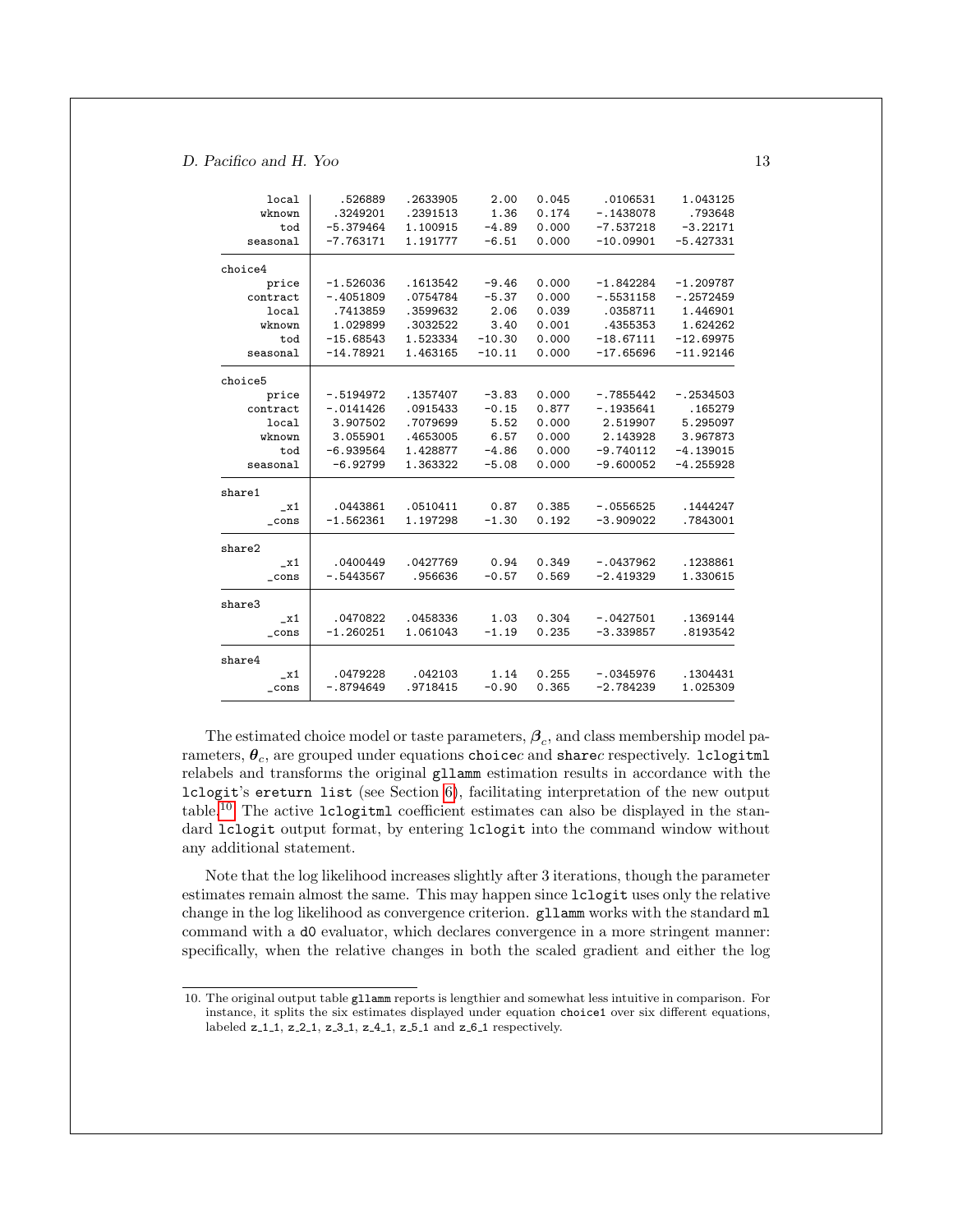likelihood or the parameter vector are smaller than a given tolerance level.<sup>[11](#page-1-0)</sup>

When lclogit is used in a final production run, it is advisable to specify more stringent convergence() than the default, and experiment with alternative starting values by changing seed(). [Train](#page-14-3) [\(2008\)](#page-14-3) contains references highlighting the importance of these issues for applications exploiting EM algorithms.

# 8 Acknowledgments

We thank an anonymous referee for useful comments and suggestions. Hong il Yoo's work was supported under Australian Research Council's Discovery Projects funding scheme (project number: DP0881205).

# 9 References

- <span id="page-14-2"></span>Bhat, C., 1997. An endogenous segmentation mode choice model with an application to intercity travel. Transportation Science, 3, pp. 34-48.
- <span id="page-14-6"></span>Greene, W. and Hensher, D., 2003. A latent class model for discrete choice analysis: contrasts with mixed logit. Transportation Research Part B, 37 (8), pp. 681-698.
- <span id="page-14-4"></span>Hess, S., Ben-Akiva, M, Gopinath, D. and Walker, J., 2011. Advantages of latent class over mixture of logit models, mimeo.
- <span id="page-14-0"></span>Hole, A.R., 2007. Fitting mixed logit models by using maximum simulated likelihood. Stata Journal, 7 (3), pp. 388-401.
- <span id="page-14-7"></span>Huber, J. and K. Train, 2001. On the similarity of classical and bayesian estimates of individual mean partworths. Marketing Letters, 12, pp. 259-269.
- <span id="page-14-1"></span>Pacifico, D., 2012. Estimating nonparametric mixed logit models via EM algorithm. Stata Journal 12 (2), pp. 284-298.
- Rabe-Hesketh, S., Skrondal, A. and Pickles, A. 2002. Reliable estimation of generalized linear mixed models using adaptive quadrature. Stata Journal, 2 (1), pp. 1-21.
- <span id="page-14-5"></span>Shen, J., 2009. Latent class model or mixed logit model? A comparison by transport mode choice data. Applied Economics, 41 (22), pp. 2915-2924.
- <span id="page-14-3"></span>Train, K., 2008. EM Algorithms for Nonparametric Estimation of Mixing Distributions. Journal of Choice Modelling, 1 (1), pp. 40-69.

<sup>11.</sup> The benefit of pre-use of lclogit cannot be overstated. Since gllamm uses the d0 evaluator and the LCL log likelihood is not amenable to direct maximization, each iteration tends to last for long and finding initial values which lead to convergence often involves a laborious search. lclogit exploits the EM algorithm that guarantees convergence to a local maximum in theory, and takes the estimates to a local maximum or its close neighborhood in a relatively fast way in practice.